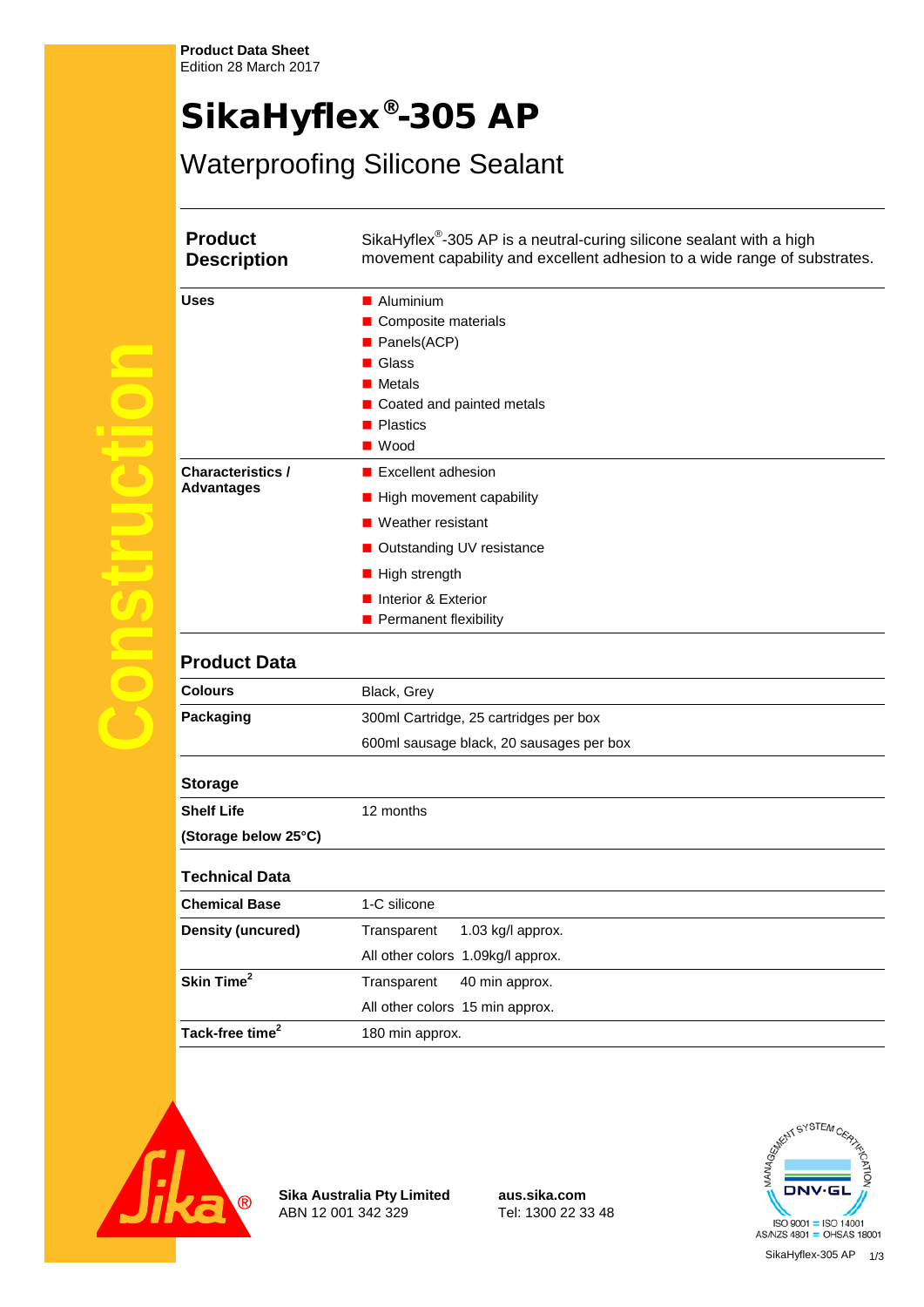#### **Curing Speed**



|                                                 | Curing speed [mm]<br>8<br>8°C<br>6<br>4<br>/ 95% r.l<br>2<br>23°C / 50% r.h.<br>8°C / 30% r.h.<br>0<br>8<br>10<br>0<br>6<br>Time [days]                                                                                                                                                                                                                                                                                                                                                                                                                                                                                                                                                                                                                                                                                                                                                                                                                                                                                                                                                                                                         |
|-------------------------------------------------|-------------------------------------------------------------------------------------------------------------------------------------------------------------------------------------------------------------------------------------------------------------------------------------------------------------------------------------------------------------------------------------------------------------------------------------------------------------------------------------------------------------------------------------------------------------------------------------------------------------------------------------------------------------------------------------------------------------------------------------------------------------------------------------------------------------------------------------------------------------------------------------------------------------------------------------------------------------------------------------------------------------------------------------------------------------------------------------------------------------------------------------------------|
| <b>Cure Mechanism</b>                           | SikaHyflex <sup>®</sup> -305 AP cures by reaction with atmospheric moisture. The reaction thus<br>starts at the surface and proceeds to the core of the joint. The curing speed de-<br>pends on the relative humidity and the temperature (see diagram 1 below). Heating<br>above 50°C to speed-up the vulcanization is not advisable as it may lead to bubble<br>formation. At low temperatures the water content of the air is lower and the curing<br>reaction proceeds more slowly.                                                                                                                                                                                                                                                                                                                                                                                                                                                                                                                                                                                                                                                         |
| <b>Application temperature</b>                  | $5 - 40^{\circ}$ C                                                                                                                                                                                                                                                                                                                                                                                                                                                                                                                                                                                                                                                                                                                                                                                                                                                                                                                                                                                                                                                                                                                              |
| <b>Tear propagation</b><br>resistance           | 4 N/mm approx                                                                                                                                                                                                                                                                                                                                                                                                                                                                                                                                                                                                                                                                                                                                                                                                                                                                                                                                                                                                                                                                                                                                   |
| 100% modulus                                    | 0.4 $N/mm2$ approx.                                                                                                                                                                                                                                                                                                                                                                                                                                                                                                                                                                                                                                                                                                                                                                                                                                                                                                                                                                                                                                                                                                                             |
| <b>Movement</b><br>accommodation<br>capability  | ± 50%                                                                                                                                                                                                                                                                                                                                                                                                                                                                                                                                                                                                                                                                                                                                                                                                                                                                                                                                                                                                                                                                                                                                           |
| <b>Thermal resistance</b><br><b>Short term</b>  | 180°C approx.<br>4 hours<br>200°C approx.<br>220°C approx.<br>1 hour                                                                                                                                                                                                                                                                                                                                                                                                                                                                                                                                                                                                                                                                                                                                                                                                                                                                                                                                                                                                                                                                            |
| Service temperature                             | $-40 - 150^{\circ}$ C approx.                                                                                                                                                                                                                                                                                                                                                                                                                                                                                                                                                                                                                                                                                                                                                                                                                                                                                                                                                                                                                                                                                                                   |
| <b>Mechanical/Physical</b><br><b>Properties</b> |                                                                                                                                                                                                                                                                                                                                                                                                                                                                                                                                                                                                                                                                                                                                                                                                                                                                                                                                                                                                                                                                                                                                                 |
| <b>Tensile strength</b>                         | 1.0 $N/mm2$ approx.                                                                                                                                                                                                                                                                                                                                                                                                                                                                                                                                                                                                                                                                                                                                                                                                                                                                                                                                                                                                                                                                                                                             |
| <b>Shore a Hardness</b>                         | 25 approx.                                                                                                                                                                                                                                                                                                                                                                                                                                                                                                                                                                                                                                                                                                                                                                                                                                                                                                                                                                                                                                                                                                                                      |
| <b>Elongation at break</b>                      | 900% approx.                                                                                                                                                                                                                                                                                                                                                                                                                                                                                                                                                                                                                                                                                                                                                                                                                                                                                                                                                                                                                                                                                                                                    |
| System<br>ınformation                           |                                                                                                                                                                                                                                                                                                                                                                                                                                                                                                                                                                                                                                                                                                                                                                                                                                                                                                                                                                                                                                                                                                                                                 |
| <b>Application Details</b>                      |                                                                                                                                                                                                                                                                                                                                                                                                                                                                                                                                                                                                                                                                                                                                                                                                                                                                                                                                                                                                                                                                                                                                                 |
| Substrate<br><b>Preparation/Application/</b>    | Surface preparation<br>Surfaces must be clean, dry and free from oil, grease and dust.<br>Advice on specific applications and surface pretreatment methods is available from<br>the Technical Service Department.<br>Application<br>After suitable joint and substrate preparation, SikaHyflex®-305 AP is gunned into<br>place. Joints must be properly dimensioned as changes are no longer possible after<br>construction. For optimum performance the joint width should be designed<br>according to the movement capability of the sealant based on the actual expected<br>movement. The minimum joint depth is 6 mm and a width / depth ratio of 2:1 must<br>be respected. For backfilling it is recommended to use closed cell, sealant com-<br>patible foam backer rods e.g. high resilience polyethylene foam rod. If joints are too<br>shallow for backing material to be employed, we recommend using a polyethylene<br>tape. This acts as a release film (bond breaker), allowing the joint to move and the<br>silicone to stretch freely.<br>For more information please contact our Technical Department.<br>Tooling and finishing |
|                                                 | Tooling and finishing must be carried out within the skin time of the adhesive.<br>When tooling freshly applied SikaHyflex <sup>®</sup> -305 AP press the adhesive to the joint<br>flanks to get a good wetting of the bonding surface.                                                                                                                                                                                                                                                                                                                                                                                                                                                                                                                                                                                                                                                                                                                                                                                                                                                                                                         |

### **System Information**

**Construction**

 $\overline{\mathcal{C}}$ 

 $\overline{\mathbf{C}}$ 

 $\sqrt{2}$ 

 $\bigcirc$ 

#### **Application Details**

| <b>Substrate</b><br><b>Preparation/Application/</b> | Surface preparation<br>Surfaces must be clean, dry and free from oil, grease and dust.<br>Advice on specific applications and surface pretreatment methods is available from<br>the Technical Service Department.<br>Application<br>After suitable joint and substrate preparation, SikaHyflex®-305 AP is gunned into<br>place. Joints must be properly dimensioned as changes are no longer possible after<br>construction. For optimum performance the joint width should be designed<br>according to the movement capability of the sealant based on the actual expected<br>movement. The minimum joint depth is 6 mm and a width / depth ratio of 2:1 must<br>be respected. For backfilling it is recommended to use closed cell, sealant com-<br>patible foam backer rods e.g. high resilience polyethylene foam rod. If joints are too<br>shallow for backing material to be employed, we recommend using a polyethylene<br>tape. This acts as a release film (bond breaker), allowing the joint to move and the<br>silicone to stretch freely.<br>For more information please contact our Technical Department.<br>Tooling and finishing<br>Tooling and finishing must be carried out within the skin time of the adhesive.<br>When tooling freshly applied SikaHyflex <sup>®</sup> -305 AP press the adhesive to the joint<br>flanks to get a good wetting of the bonding surface. |
|-----------------------------------------------------|--------------------------------------------------------------------------------------------------------------------------------------------------------------------------------------------------------------------------------------------------------------------------------------------------------------------------------------------------------------------------------------------------------------------------------------------------------------------------------------------------------------------------------------------------------------------------------------------------------------------------------------------------------------------------------------------------------------------------------------------------------------------------------------------------------------------------------------------------------------------------------------------------------------------------------------------------------------------------------------------------------------------------------------------------------------------------------------------------------------------------------------------------------------------------------------------------------------------------------------------------------------------------------------------------------------------------------------------------------------------------------------------|
|                                                     | Sika Australia Pty Limited<br>aus.sika.com                                                                                                                                                                                                                                                                                                                                                                                                                                                                                                                                                                                                                                                                                                                                                                                                                                                                                                                                                                                                                                                                                                                                                                                                                                                                                                                                                 |